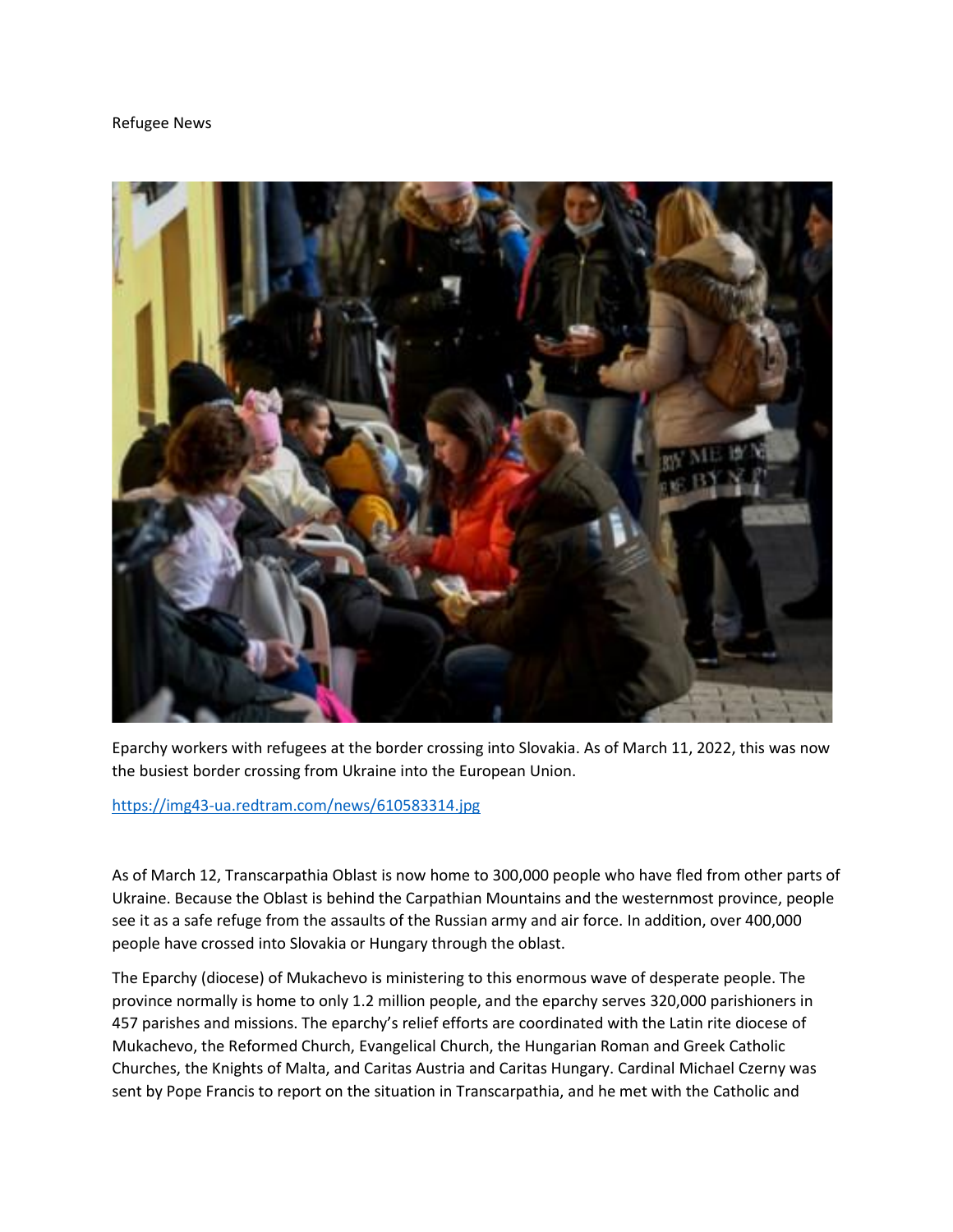Reformed bishops along with the parish clergy and government workers. The head of Caritas Ukraine emphasized to the cardinal **"***We do not want to return to Soviet slavery.***"** The eparchy is housing refugees in parish houses in towns all across the Transcarpathia Oblast and in the Father Elemir Ortutai College in Berehove.

Unfortunately, there are also funerals for local soldiers. Huge crowds go to the cemeteries to join the mourning families and those members of their units able to travel from the front lines to attend. Although Transcarpathia has escaped bombing and sabotage, it has not escaped loss.

Photos are from the joint funeral for soldiers Taras Haiduk, age 21, and Jan Besedovsky, age 23, celebrated by Bishop Lushchak on March 11, 2022. They were buried side-by-side. Both men would be alive today if not for this unnecessary war.



[https://mgce.uz.ua/wp-content/gallery/pohoron-uzh/img\\_4881.jpg](https://mgce.uz.ua/wp-content/gallery/pohoron-uzh/img_4881.jpg)